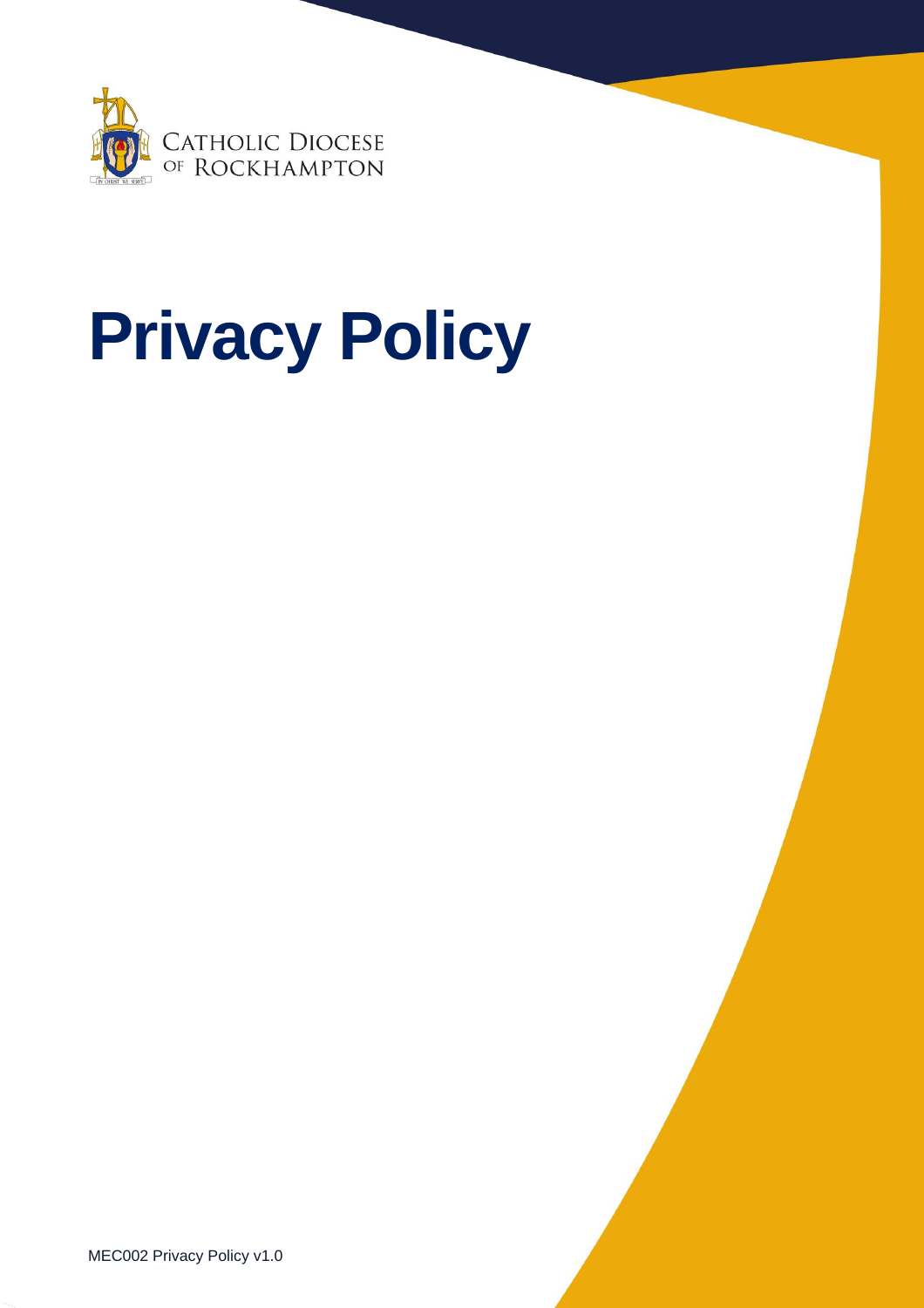# **Contents**

| 1.                   |       |       |  |  |  |
|----------------------|-------|-------|--|--|--|
| 2.                   |       |       |  |  |  |
| 3.                   |       |       |  |  |  |
| 4.                   |       |       |  |  |  |
|                      | 4.1.  |       |  |  |  |
| 4.2.<br>4.3.<br>4.4. |       |       |  |  |  |
|                      |       |       |  |  |  |
|                      |       |       |  |  |  |
| 4.5.                 |       |       |  |  |  |
| 4.6.                 |       |       |  |  |  |
| 4.7.                 |       |       |  |  |  |
|                      | 4.8.  |       |  |  |  |
| 4.9.                 |       |       |  |  |  |
|                      | 4.10. |       |  |  |  |
|                      | 4.11. |       |  |  |  |
|                      |       | 4.12. |  |  |  |
| 5.                   |       |       |  |  |  |
| 6.                   |       |       |  |  |  |
| 7 <sub>1</sub>       |       |       |  |  |  |
|                      |       |       |  |  |  |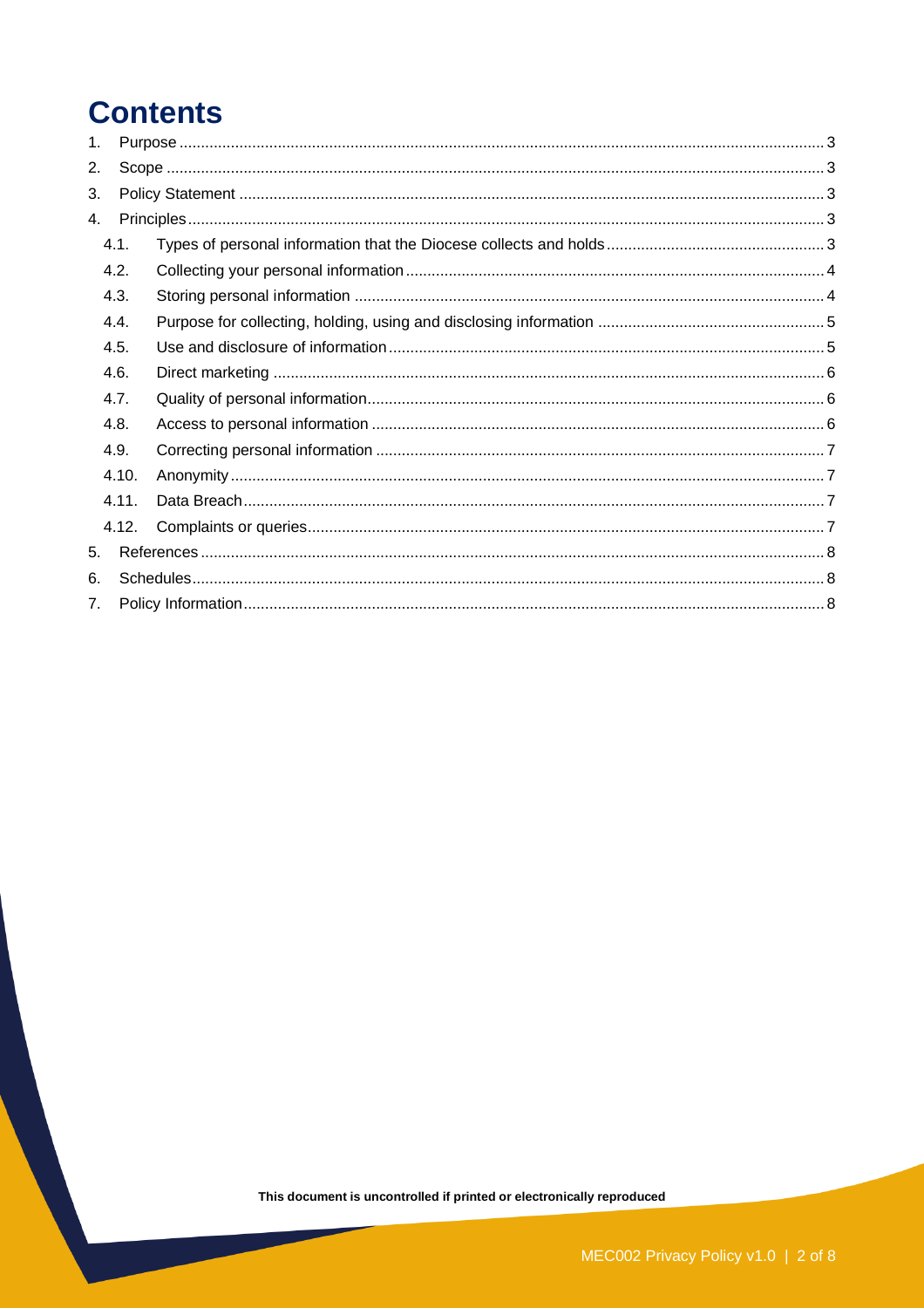# <span id="page-2-0"></span>**1. Purpose**

*The Roman Catholic Trust Corporation for the Diocese of Rockhampton* (ABN 50 979 741 889) ('Diocese') is committed to complying with its obligations under the *Privacy Act 1988 (Cth)* ('Privacy Act'), including the *Australian Privacy Principles* ('APPs').

The Diocese is committed to respecting your privacy and protecting your rights with respect to your personal information.

# <span id="page-2-1"></span>**2. Scope**

This policy applies to the Diocese and its ministries including parishes.

This policy may also be used to apply to bodies or committees associated with any of the above, established to progress initiatives under the auspices of the Diocese.

In accordance with the Diocese's Policy & Procedure Framework, where an agency of the Diocese (such as Catholic Education or Centacare*CQ*) has its own Privacy Policy, that policy will apply to the agency.

# <span id="page-2-2"></span>**3. Policy Statement**

This policy explains how the Diocese manages and secures your personal information. It also describes the kinds of personal information that the Diocese holds and for what purposes, and how that information is collected, held, used and disclosed.

Please read this policy carefully before you provide the Diocese with any personal information.

# <span id="page-2-4"></span><span id="page-2-3"></span>**4. Principles**

## 4.1. Types of personal information that the Diocese collects and holds

#### **4.1.1. Personal information**

The Diocese may collect and hold the following types of personal information about you:

- a) identification information, including your name, postal address, email address, date of birth, Medicare number, driver's licence, Centrelink number, passport and contact details;
- b) bank account details;
- c) financial transactions relating to your Diocesan Development Fund accounts;
- d) balances of accounts held at the Diocesan Development Fund;
- e) tax file number;
- f) marital status; and
- g) any other information that the Diocese considers to be reasonably necessary.

#### **4.1.2. Sensitive information**

The Diocese may need to collect sensitive information about you. The Diocese will only collect sensitive information about you if:

- a) you consent to the collection of the information and the information is directly related to the Diocese's functions; or
- b) the information relates:
	- (i) to the activities of the Diocese; and
	- (ii) solely to the members of the Diocese, or to individuals who have regular contact with the Diocese in connection with its activities; or
- c) the collection is otherwise permitted under the Privacy Act.

The types of sensitive information that the Diocese collects and holds about you may include: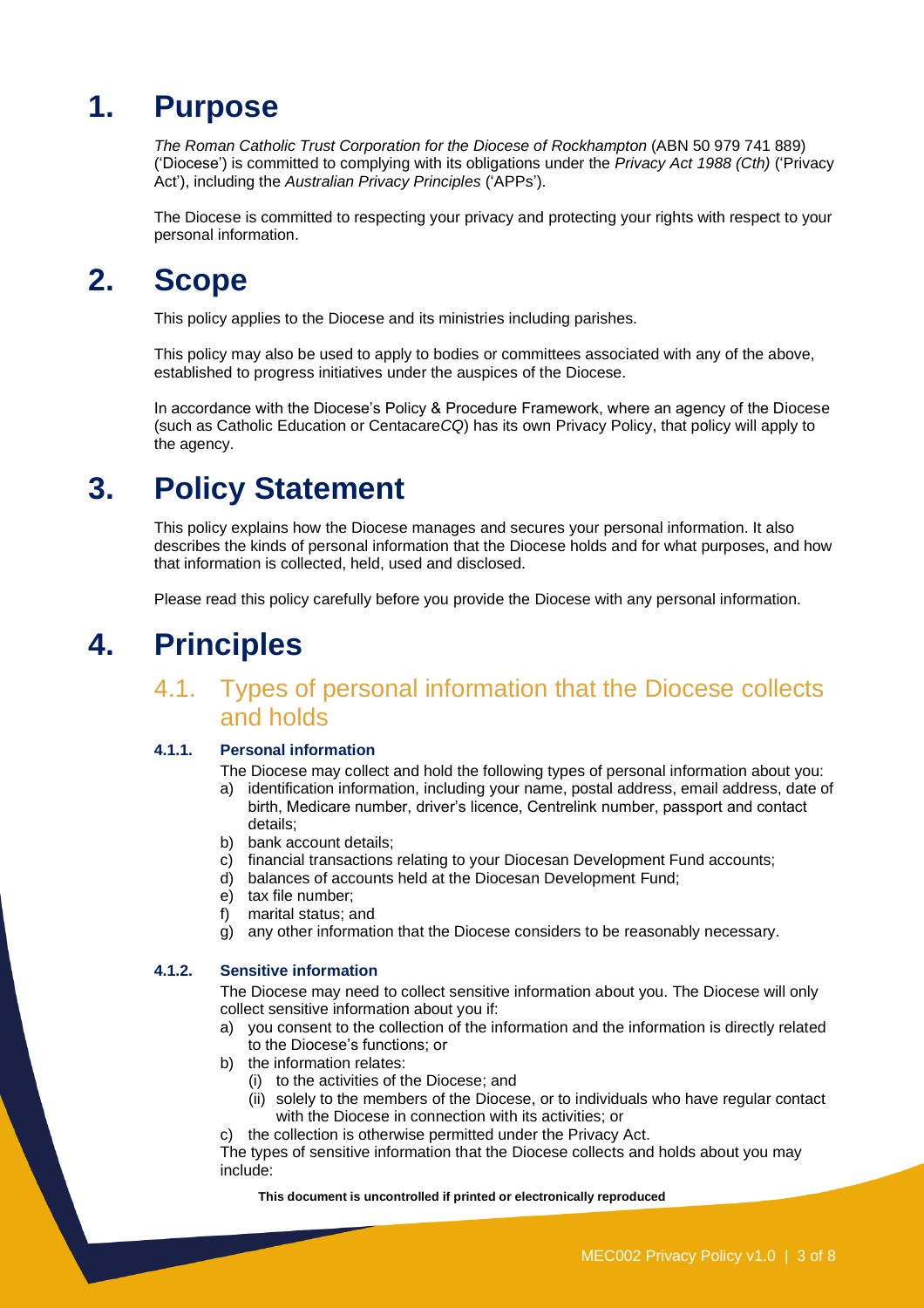- a) information or an opinion about your race or ethnic origin, religious beliefs or affiliations, philosophical beliefs, membership of a profession or trade association, membership of a trade union, sexual orientation and/or practices;
- b) criminal records; or
- c) health information.

#### **4.1.3. Information required by law**

The Diocese may also collect personal information about you because the collection of the information is required or authorised by law or a court/tribunal order.

## <span id="page-3-0"></span>4.2. Collecting your personal information

The Diocese will, if it is reasonable and practical to do so, collect personal information directly from you.

The Diocese may collect your information when you:

- a) give the Diocese information over the telephone;
- b) interact with the Diocese electronically or in person;
- c) access its website; and
- d) complete application forms.

On occasion the Diocese may collect personal information about you from other sources where it is necessary to do so. Examples of other sources that the Diocese may collect personal information from include, but are not limited to:

- a) schools;
- b) your relatives;
- c) the Diocese's service providers; and
- d) information that is publicly available on the electoral roll.

If you do not provide the Diocese with your personal information, it may not be able to: a) provide you with the product or service you want; and

b) verify your identity.

#### **4.2.1. Unsolicited personal information**

If the Diocese inadvertently collects personal information about you that it did not ask for, the Diocese will check whether it could have collected that information itself. If the Diocese could have collected the information, the Diocese will handle it in the same way it handles other information it collects from you. If:

a) the Diocese could not have collected the personal information; and

b) the information is not contained in a Commonwealth record,

the Diocese will destroy the information or de-identify the information provided it is lawful and reasonable to do so.

### <span id="page-3-1"></span>4.3. Storing personal information

The Diocese stores your personal information in different ways, including paper and electronic form, via cloud and via Dropbox.

The Diocese treats all personal information as confidential. It will take reasonable steps to ensure personal information is protected from:

- a) misuse, interference and loss; and
- b) unauthorised access, modification and disclosure.

Some of the ways the Diocese does this are:

- a) confidentiality requirements for employees;
- b) document storage facilities;
- c) security measures for access to systems;
- d) only giving access to personal information to a person who is verified to be able to access that information;
- e) control of access to buildings; and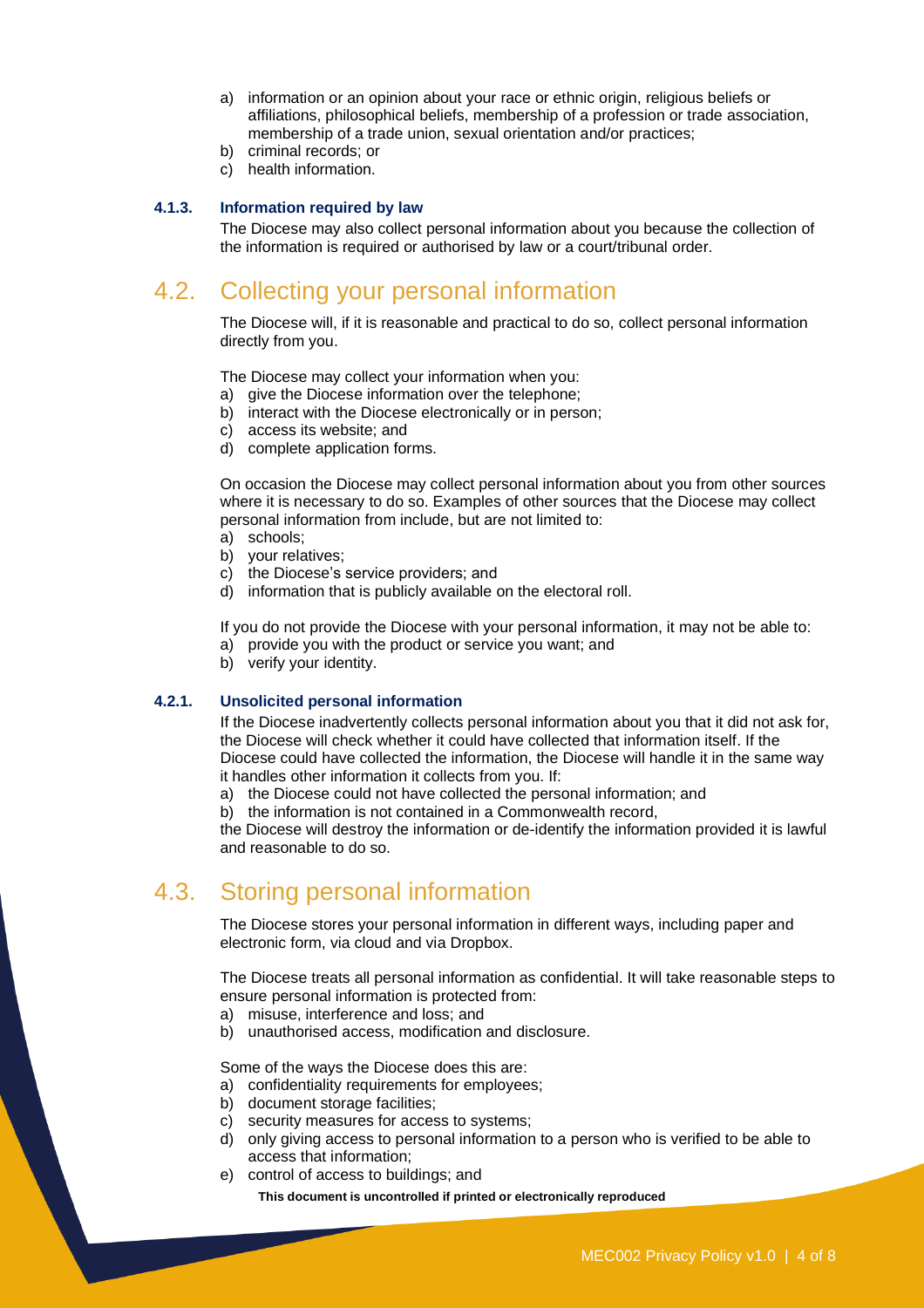f) electronic security systems, such as firewalls and data encryption, user identifiers, passwords or other access codes, antivirus, antispyware, backup and recovery of systems.

If the Diocese no longer needs your personal information for any purpose, it will take reasonable steps to destroy or permanently de-identify the information, unless: a) the information is contained in a Commonwealth record; or

b) the Diocese is required by law, or a court/tribunal order, to retain the information.

## <span id="page-4-0"></span>4.4. Purpose for collecting, holding, using and disclosing information

The Diocese collects, holds, uses and discloses your personal information for the following purposes:

- a) to assess your account application(s);
- b) to establish and administer your account(s);
- c) to verify your identity;
- d) to consider any other application(s) made by you for products or services;
- e) for customer relations purposes, including managing the Diocese's relationship with you;
- f) to comply with any applicable laws, regulations or codes of practice;
- g) to comply with any payment systems requirements;
- h) for information technology systems development and testing where the Diocese's internal computer system is upgraded;
- i) for the Diocese's internal operations, including record keeping, risk management, auditing, training, file reviews and account analysis;
- to investigate, resolve and prevent complaints;
- k) to make arrangements with other organisations to provide services in relation to the Diocese's products and services (for example, the Diocese may arrange for mailing houses to distribute account statements);
- l) to conduct fraud assessments;
- m) for reporting and data analytics purposes, including for regulatory, management, statistical or research purposes;
- n) direct marketing purposes; and
- o) for any other purpose for which you have given your consent.

## <span id="page-4-1"></span>4.5. Use and disclosure of information

Personal information the Diocese holds about you that was collected for a particular purpose will not be disclosed for another purpose, unless:

- a) you have consented to the use or disclosure of the information for another purpose; or
- b) the access, use or disclosure is otherwise permitted under the Privacy Act (e.g. you would reasonably expect the Diocese to use or disclose the information for another purpose or the use or disclosure of the information is required or authorised by law or a court/tribunal order).

The Diocese may disclose personal information about you to third parties. Examples of third parties that the Diocese may disclose your personal information to include, but are not limited to:

- a) the Diocese's service providers;
- b) the Diocese's agents, contractors and external advisors (for example, Diocese's lawyers, auditors and Diocesan Development Fund Rockhampton);
- c) any person acting on your behalf, including your legal and financial advisers;
- d) Government and other regulatory bodies, law enforcement bodies and courts as required or authorised by law;
- e) external dispute resolution bodies;
- f) other financial institutions; and
- g) any other person where you have given your consent.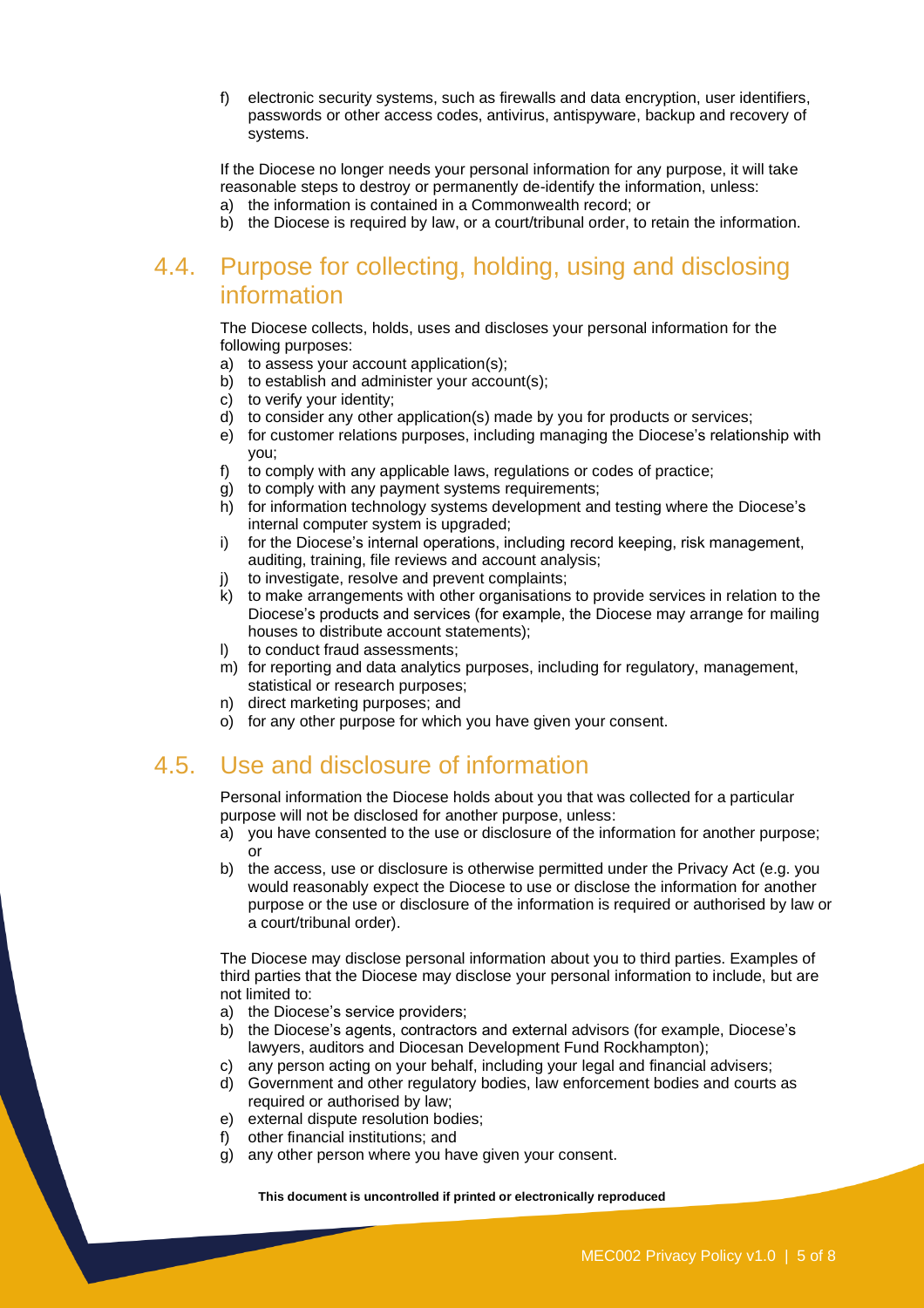The Diocese is not likely to disclose your personal information to any overseas recipients.

Where your personal information is disclosed, the Diocese will seek to ensure that information is used, held and disclosed consistently with the Privacy Act and any other applicable laws.

#### <span id="page-5-0"></span>4.6. Direct marketing

The Diocese may use or disclose your personal information (excluding sensitive information) for direct marketing purposes. The Diocese may conduct direct marketing via email, telephone, mail out or any other electronic means.

The Diocese will only use your sensitive information for the purposes of direct marketing if you have consented to the information being used or disclosed for the purposes of direct marketing.

If at any time you decide you do not want to receive any more marketing material from the Diocese, you may:

- a) contact the Privacy Officer in accordance with paragraph [4.12](#page-6-3) of this policy; or
- b) opt-out of receiving any more marketing material via any opt-out mechanism contained in the Diocese's marketing correspondence.

All the Diocese's marketing correspondence will display a clearly visible and user-friendly opt-out mechanism. The Diocese may imply consent to receive direct marketing material if you do not use the opt-out mechanism.

If you request to no longer receive direct marketing material the Diocese will process your request within a reasonable period after the request is made.

#### <span id="page-5-1"></span>4.7. Quality of personal information

The Diocese will take all reasonable steps to ensure that any personal information it collects, uses or discloses is accurate, complete, up-to-date and relevant to the Diocese's functions or activities.

If you believe that your personal information is not accurate, complete or up to date, you should contact the Privacy Officer in accordance with paragraph [4.12](#page-6-3) of this policy.

#### <span id="page-5-2"></span>4.8. Access to personal information

You can access your personal information unless an exception in the Privacy Act applies. You can request access to your personal information by contacting the Privacy Officer in accordance with paragraph [4.12](#page-6-3) of this policy.

Depending on the nature of the request, the Diocese may charge you a small fee for granting you access.

The Diocese will respond to a request for access within a reasonable time (usually 30 days), and give access in the manner requested by you, if it is reasonable and practicable to do so.

Sometimes, it may not be possible for the Diocese to give you access. If the Diocese refuses to give you access, it will:

- a) take reasonable steps to give you access in a manner that meets the Diocese's needs as well as yours;
- b) provide you with written reasons for the refusal provided it is reasonable to do so; and
- c) provide you with the mechanisms available to complain about the refusal.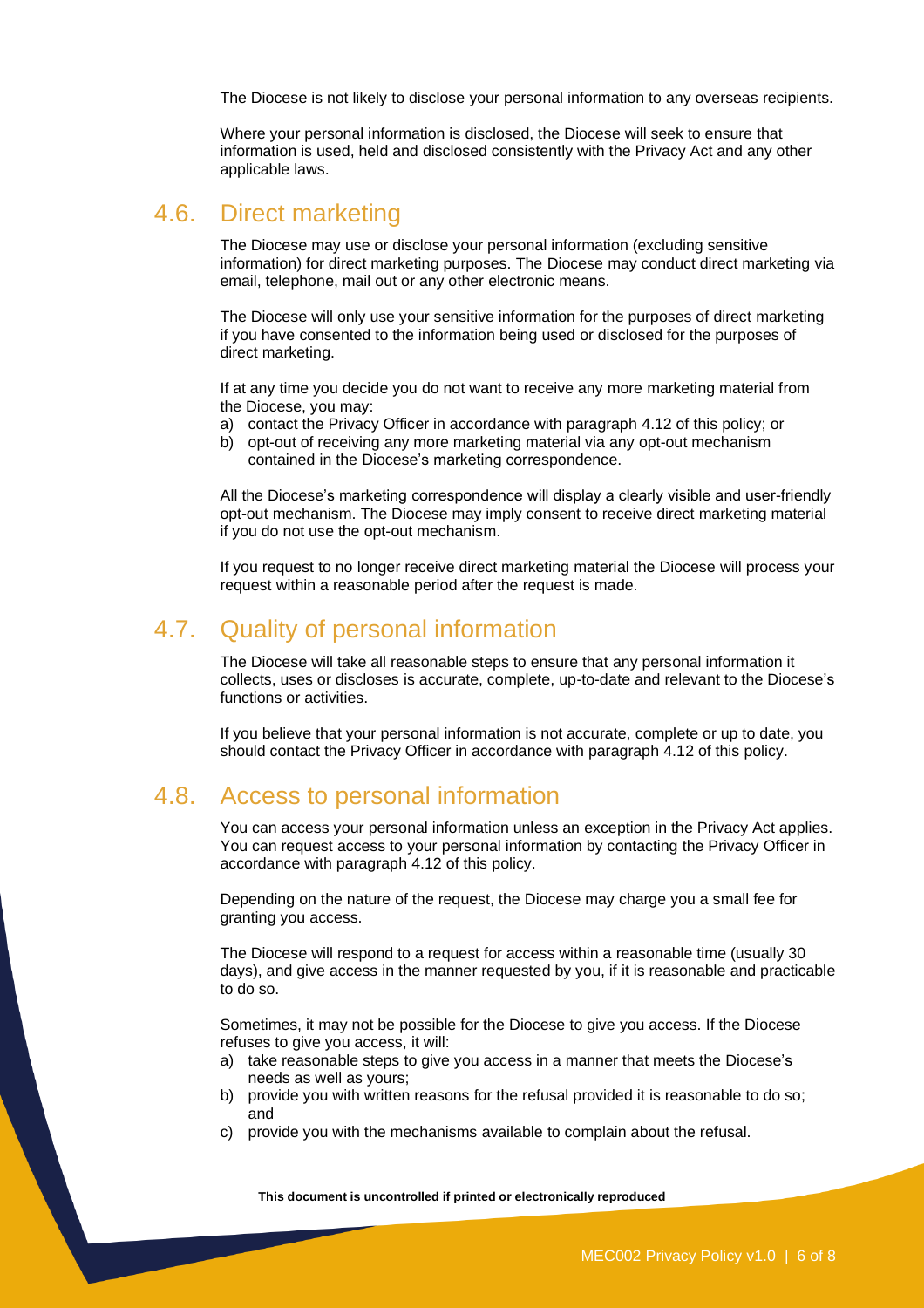### <span id="page-6-0"></span>4.9. Correcting personal information

If you think that any personal information the Diocese holds about you is incorrect, inaccurate, out-of-date, incomplete, irrelevant or misleading, you may request the Diocese to correct the information by contacting the Privacy Officer in accordance with paragraph [4.12](#page-6-3) of this policy.

The Diocese will take all reasonable steps to correct that information to ensure that, having regard to the purposes for which it is held, the information is accurate, up-to-date, complete, relevant and not misleading.

If the Diocese corrects personal information that has been disclosed to another entity and you ask the Diocese to tell the other entity about the correction, the Diocese will take all reasonable steps to tell the other entity about the correction, unless it is impractical or unlawful to do so.

If the Diocese refuses to correct the personal information, then it will provide you with: a) written reasons for the refusal provided it is reasonable to do so; and

b) the mechanism available to complain about the refusal.

The Diocese must respond to a correction request within a reasonable time (usually 30 days).

#### <span id="page-6-1"></span>4.10. Anonymity

You have the option to remain anonymous, or to use a pseudonym when dealing with the Diocese where it is lawful and practical to do so.

#### <span id="page-6-2"></span>4.11. Data Breach

A Data Breach is an incident where personal or confidential information, or non-personal information that could be sensitive or commercial is compromised, disclosed, copied, transmitted, accessed, removed, destroyed, stolen or used by unauthorised individuals, whether accidently or intentionally.

The Diocese of Rockhampton is obligated under the *Australian Privacy Amendment (Notifiable Data Breaches) Act 2017* to notify individuals whose personal information is involved in a data breach that could potentially result in serious harm.

#### <span id="page-6-3"></span>4.12. Complaints or queries

#### If you:

- a) have any issues about the way the Diocese handles your personal information after reading this policy;
- b) become aware of a potential breach of privacy; or
- c) wish to make a privacy complaint,

you are requested to contact the Diocesan Privacy Officer at:

Diocesan Privacy Officer Email: [director.dserv@rok.catholic.net.au](mailto:director.dserv@rok.catholic.net.au) Telephone: (07) 4887 3070 Post: PO Box 611, Rockhampton, Qld, 4700 Visit: 170 William St, Rockhampton, Qld, 4700

If the Diocesan Privacy Officer is unable to resolve the matter, it will be escalated (internally or externally) as appropriate to facilitate resolution.

If you are not happy with the outcome of the Diocese's Privacy Officer's investigation, then you can raise your concern with the Office of the Australian Information Commissioner (OAIC):